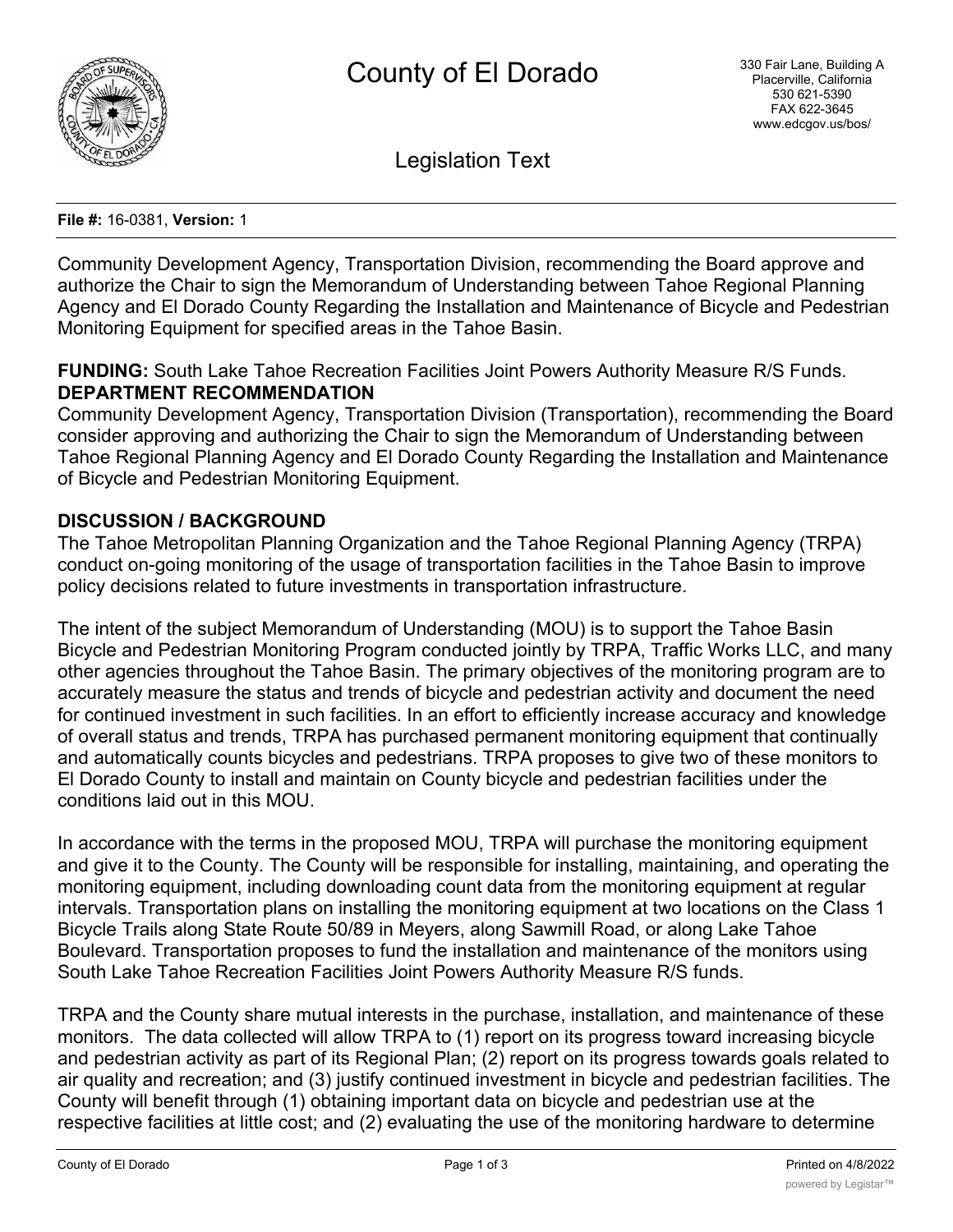whether it is appropriate to invest in additional monitoring equipment for use elsewhere in the County, especially on the West Slope trail network.

At the time of this report's preparation, confirmation of the proposed project and its funding is anticipated by the JPA Bicycle Advisory Committee on June 1, 2016. The committee's recommendation is anticipated to be forwarded to the JPA Board for formal adoption at their July 29, 2016 meeting. Should the project funding not be approved by the JPA, the proposed MOU may be amended or terminated with written notice.

### **ALTERNATIVES**

The Board could choose to not approve the MOU. Transportation would not install bike or pedestrian counters, and the data generated would not be available.

### **OTHER DEPARTMENT / AGENCY INVOLVEMENT**

County Counsel and Risk Management have reviewed and approved the MOU.

### **CAO RECOMMENDATION**

Chief Administrative Office concurs with staff's recommendations.

#### **FINANCIAL IMPACT**

Transportation estimates that the installation of the monitoring equipment, including staff and contractor expenses, will cost \$15,000. Annual maintenance and data collection costs are estimated at \$2,000 or less.

All installation, maintenance, and data collection costs are eligible to be funded by the South Lake Tahoe Recreation Facilities Joint Powers Authority (JPA) Measure R/S funds. The JPA allocates \$5,000 annually per mile of Class 1 and 2 bike trails within the JPA limits for the County's use related to trail maintenance. In the current fiscal year, the total amount allocated to the County by the JPA was \$35,000. This annual allocation is sufficient to absorb the proposed installation of the monitoring equipment and ongoing routine maintenance costs.

The Measure R/S funds are derived from a special tax approved by voters in 2000 and again in 2011, which will sunset in 2030. Should the tax not be renewed by voters at that time, Transportation's Maintenance unit in South Lake Tahoe will absorb routine maintenance costs associated with the proposed MOU within its regular budgeted appropriations. The County will not be held financially responsible for any damage to the equipment caused by vandalism or other actions outside its control.

### **CLERK OF THE BOARD FOLLOW UP ACTIONS**

1) The Clerk of the Board will obtain the Chair's signature on two (2) originals of the MOU. 2) The Clerk of the Board will forward one (1) original of the MOU to the Transportation - Tahoe Engineering Unit (Patty Scott) for further processing.

# **STRATEGIC PLAN COMPONENT**

**Infrastructure** 

# **CONTACT** John Kahling, Deputy Director, Engineering